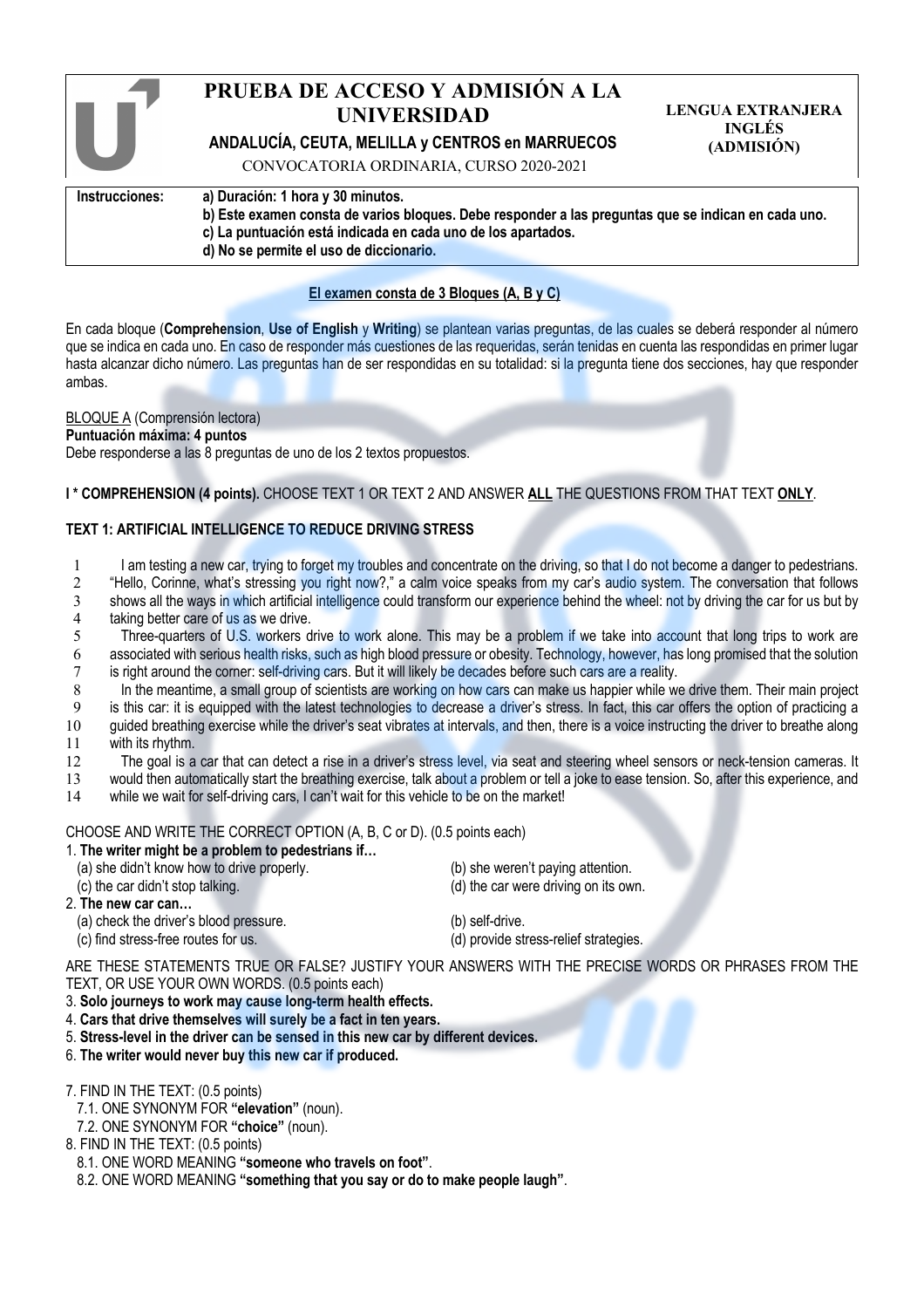| PRUEBA DE ACCESO Y ADMISIÓN A LA                 |
|--------------------------------------------------|
| <b>UNIVERSIDAD</b>                               |
| ANDALUCÍA, CEUTA, MELILLA y CENTROS en MARRUECOS |

**LENGUA EXTRANJERA INGLÉS (ADMISIÓN)**

CONVOCATORIA ORDINARIA, CURSO 2020-2021

## **TEXT 2: INTERGENERATIONAL CARE**

 Intergenerational care is defined as "planned ongoing activities that bring together different generations in shared settings to 2 participate in experiences that are mutually beneficial." The concept is thought to have originated during the 1970s in Tokyo when a nursery school and a care home merged together. The idea of joint settings quickly spread through the USA, Canada and the Netherlands. More recently, there has been a Channel 4 programme, "Old People's Home for 4 Year Olds", which has increased the awareness of the approach.

- 6 Supporters enthusiastically report that children benefit greatly as they get to see people of all ages and backgrounds. Some of the 7 residents use wheelchairs, some have specialised equipment, so children get to understand that this is part of life and part of being 8 older. Connecting with the elderly can also provide children with one-to-one reading opportunities which can boost their reading and 9 vocabulary skills. Babies and young children can live miles away from their grandparents or older relatives, so visiting local residents 10 provides them with the opportunity to mix with a generation that they may have never known.
- 11 But it is not only the children who benefit from the visits. The non-profit organisation "United for All Ages" reveals that the regular
- 12 interactions help the elderly too. There are recognised improvements to their poor health, anxiety and loneliness. A nursery worker

13 explains that "one lady hugs dolls as if they were her own children and our children interact with her with no judgement or opinions; it

14 is all lovely to see."

CHOOSE AND WRITE THE CORRECT OPTION (A, B, C or D). (0.5 points each) 9. **Intergenerational care benefits…**

- 
- 
- 10. **Children in intergenerational care programmes...**
	- (a) expand their life experiences. (b) make the elderly feel lonelier.
	-
- (a) are rare nowadays. (b) are enjoyed both by young and old people. (c) exclusively affect children. (d) have been observed for centuries.
	- (c) are critical with the elderly. (d) cannot interact with the elderly.

ARE THESE STATEMENTS TRUE OR FALSE? JUSTIFY YOUR ANSWERS WITH THE PRECISE WORDS OR PHRASES FROM THE TEXT, OR USE YOUR OWN WORDS. (0.5 points each)

11. **An intergenerational care documentary has been broadcast.**

- 12. **Thanks to these innovative measures, kids may learn that ageing is part of a natural process.**
- 13. **Younger generations do not improve their lexical competence in intergenerational programmes.**
- 14. **Some families have to travel long distances to participate in an intergenerational care programme.**

15. FIND IN THE TEXT: (0.5 points)

- 15.1. ONE OPPOSITE FOR **"unconsciousness"** (noun).
- 15.2. ONE SYNONYM FOR **"solitude"** (noun).

16. FIND IN THE TEXT: (0.5 points)

- 16.1. ONE WORD MEANING **"a person's education, experience, and social circumstances"**.
- 16.2. ONE WORD MEANING **"a toy that looks like a small person or baby"**.